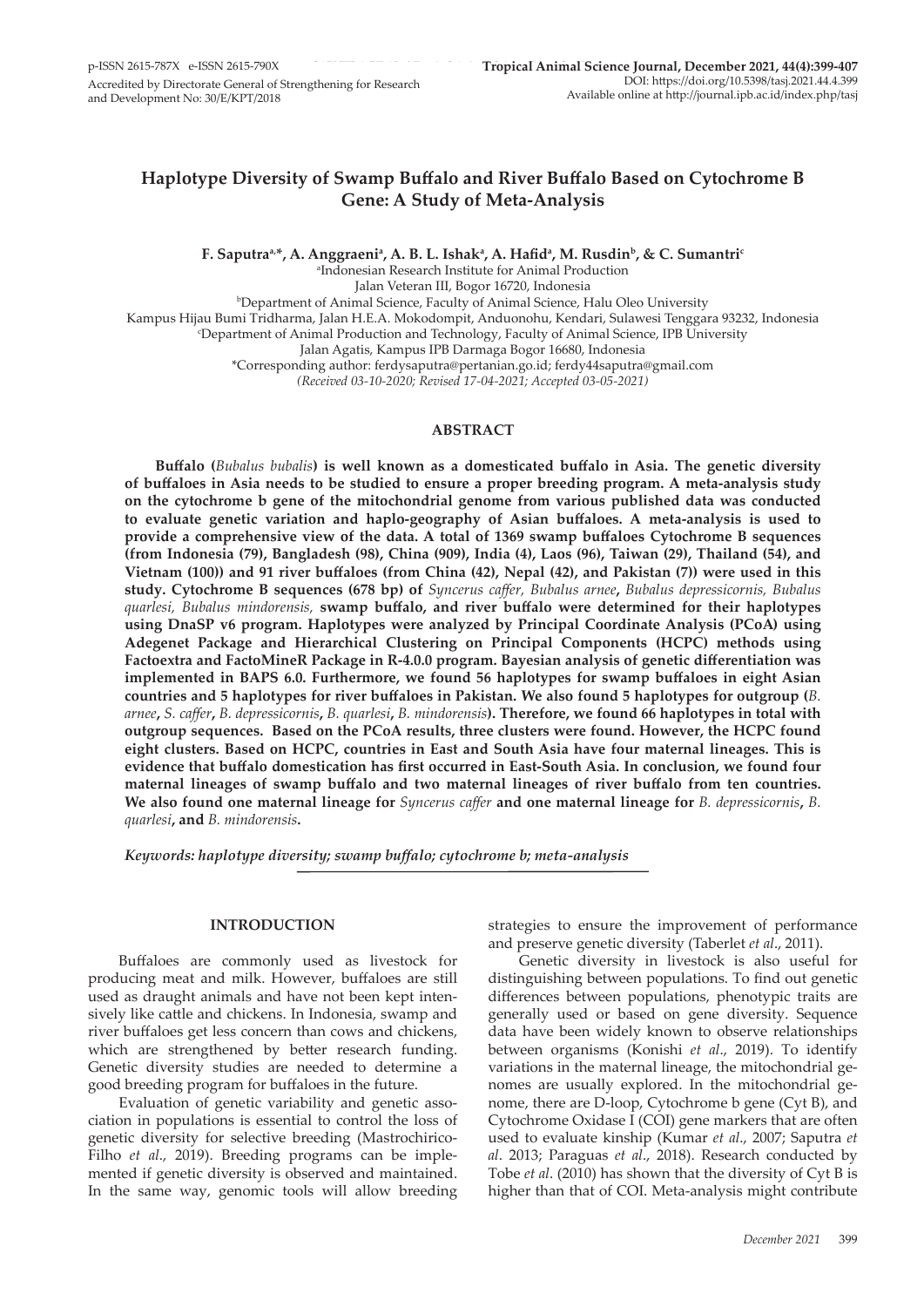to a better understanding of the domestication history of animals (Guangxin *et al*., 2016). A recent study of cytochrome b in swamp buffalo by Sun *et al*. (2020) showed 5 maternal lineages of swamp buffalo using neighborjoining in six countries (China, Thailand, Vietnam, Laos, India, and Bangladesh). Kumar *et al.* (2007) suggested that swamp and river buffaloes were domesticated independently and the classification of swamp and river buffaloes as two related subspecies is more suitable. The evaluation of the genetic diversity of cytochrome B in swamp and river buffaloes has been widely carried out. However, a meta-analysis study has never been carried out to analyze the genetic diversity of swamp buffalo in Asia. Therefore, we identified cytochrome B variation in swamp and river buffaloes from various published data in this meta-analysis study.

## **MATERIALS AND METHODS**

A total of 1369 swamp buffalo sequences (originating from Bangladesh, China, India, Indonesia, Laos, Taiwan, Thailand, Vietnam), 91 river buffalo sequences (originating from China, Nepal, and Pakistan), and five outgroup sequences (*Bubalus arnee*, *Bubalus depressicornis*, *Bubalus quarlesi*, *Bubalus mindorensis*, and *Syncerus*  *caffer*) were used in this study. The data used in this study are published data (Table 1). The data used were base positions 70 to 747 (678 bp) of Cytochrome B gene based on GenBank reference (D82894). We used those base positions to accommodate the length of cytochrome B gene sequence of swamp buffalo from Indonesia based on the result reported by Rusdin *et al*. (2020). Sequences data were analyzed using the DnaSP v6 program to determine the haplotypes and haplotype diversity (Rozas *et al*., 2017). The haplotype data were further analyzed using the Principal Coordinate Analysis (PCoA) using the Adegenet Package (Jombart, 2008) in the R-4.0.0 program (R Core, 2020). Furthermore, Hierarchical Clustering on Principal Components (HCPC) was drawn using Factoextra (Kassambara & Mundt, 2020) and FactoMineR (Husson *et al*., 2015) packages from p-distance data in MEGA 7.0.26 (Kumar *et al*., 2016). Bayesian analysis of genetic differentiation was implemented in BAPS 6.0 (Cheng *et al*., 2013).

#### **RESULTS**

Based on sequences used in this study, Indonesian buffaloes with 80 sequences have a diversity of haplotypes of 0.6503 (Table 2). In 10 countries, we found

Table 1. Number of sequences from public database

| Accession number                                                                                                                                                                                                                                                                                                                 | Organism                                       | Country     | Total (n)    | References             |
|----------------------------------------------------------------------------------------------------------------------------------------------------------------------------------------------------------------------------------------------------------------------------------------------------------------------------------|------------------------------------------------|-------------|--------------|------------------------|
| D32193                                                                                                                                                                                                                                                                                                                           | Bubalus arnee bubalis                          |             | 1            | (Chikuni et al., 1995) |
| D82888                                                                                                                                                                                                                                                                                                                           | Syncerus caffer                                |             | $\mathbf{1}$ | (Tanaka et al., 1996)  |
| D82890                                                                                                                                                                                                                                                                                                                           | Bubalus depressicornis                         | Indonesia   | 1            | (Tanaka et al., 1996)  |
| D82891                                                                                                                                                                                                                                                                                                                           | Bubalus quarlesi                               | Indonesia   | $\mathbf{1}$ | (Tanaka et al., 1996)  |
| D82895                                                                                                                                                                                                                                                                                                                           | Bubalus mindorensis                            | Philippines | $\mathbf{1}$ | (Tanaka et al., 1996)  |
| D82894                                                                                                                                                                                                                                                                                                                           | Bubalus bubalis                                | Indonesia   | $\mathbf{1}$ | (Tanaka et al., 1996)  |
| JF946519, JF946520, JF946521, JF946522, JF946523,<br>JF946524, JF946525                                                                                                                                                                                                                                                          | Bubalus bubalis (River buffalo)                | Pakistan    | 7            | (Saif et al., 2012)    |
| FJ467648 - FJ467917                                                                                                                                                                                                                                                                                                              | Bubalus bubalis                                | China       | 270          | (Lei et al., 2011)     |
| EF409939, EF409940, EF409941, EF409942                                                                                                                                                                                                                                                                                           | Bubalus bubalis                                | India       | 4            | (Kumar et al., 2007)   |
| KR010069-KR010168                                                                                                                                                                                                                                                                                                                | Bubalus bubalis                                | Vietnam     | 100          | (Zhang et al., 2016)   |
| KR010040-KR010068                                                                                                                                                                                                                                                                                                                | Bubalus bubalis                                | Taiwan      | 29           | (Zhang et al., 2016)   |
| KR009986- KR010039                                                                                                                                                                                                                                                                                                               | Bubalus bubalis                                | Thailand    | 54           | (Zhang et al., 2016)   |
| KR009944-KR009985                                                                                                                                                                                                                                                                                                                | Bubalus bubalis (River buffalo)                | Nepal       | 42           | (Zhang et al., 2016)   |
| KR009848-KR009943                                                                                                                                                                                                                                                                                                                | Bubalus bubalis                                | Laos        | 96           | (Zhang et al., 2016)   |
| KR009167-KR009644; KR009687-KR009847                                                                                                                                                                                                                                                                                             | Bubalus bubalis                                | China       | 639          | (Zhang et al., 2016)   |
| KR009645-KR009666                                                                                                                                                                                                                                                                                                                | Bubalus bubalis (River buffalo)<br>(Murrah)    | China       | 22           | (Zhang et al., 2016)   |
| KR009667-KR009686                                                                                                                                                                                                                                                                                                                | Bubalus bubalis (River buffalo)<br>(Nili Ravi) | China       | 20           | (Zhang et al., 2016)   |
| KR009069-KR009166                                                                                                                                                                                                                                                                                                                | Bubalus bubalis                                | Bangladesh  | 98           | (Zhang et al., 2016)   |
| BK6, BK7, BK8, BK9, BK12, BK14, BK15, BK18,<br>BK21, BK24, BK28, BD1, BD4, BD7, BD9, BD11,<br>BD13, BD14, BD15, BD19, BD25, KL1, KL2, KL3<br>KL4, KL5, KL6, KL7, KL8, KL9, KL10, KL11, KLB1,<br>KLB2, KN1, KN2, KN3, KN4, KN5, KN6, KN7,<br>KN8, KN9, KN10, KN11, KN12, KN13, KN14,<br>TRB1, TRB2, TRB3, TRB4, TRB5, TRP6, TRP8, | Bubalus bubalis                                | Indonesia   | 78           | (Rusdin et al., 2020)  |
| TRT13, TRT14, TRT15, NTB1, NTB2, NTB3, NTB5,<br>NTB6, NTB7, NTB8, NTB9, NTB10, NTB11, BTN1,<br>BTN2, BTN3, BTN4, BTN5, NAD1, NAD2, NAD3,                                                                                                                                                                                         |                                                |             |              |                        |

NAD9, NAD10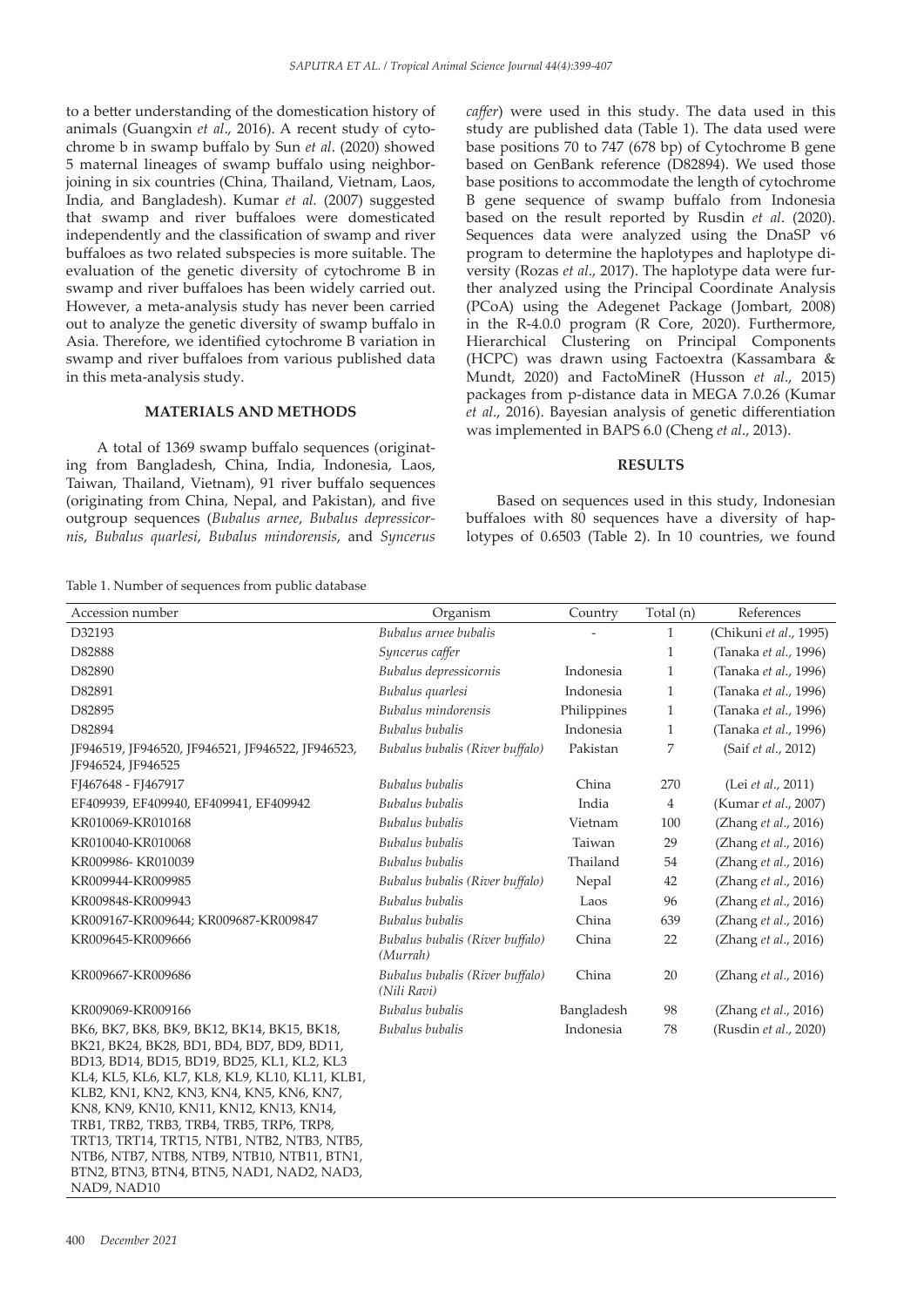61 haplotypes, and the haplotype diversity was 0.7020 with 62 polymorphic sites. The smallest haplotype diversity was found in Taiwan (0.1970), and the highest was found in India (1.0000). The highest number of haplotypes was located in China (36 haplotypes), and the lowest number of haplotypes was found in Nepal (3 haplotypes) and Taiwan (3 haplotypes). By using data of *S. caffer, B. arnee*, *B. quarlesi*, *B. mindorensis,* and *B. depressicornis,* we found 66 haplotypes (Table 3). Haplotype 16 was the most common with large samples, i.e., 73.50% in China, 7.31% in Vietnam, 5.85% in Laos, 5.05% in Indonesia, 3.47% in Taiwan, 3.47% in Thailand, and 1.45% in Bangladesh (Table 4). We also found unique haplotypes in Bangladesh (6), China (24), India (1), Indonesia (8), Laos (1), Thailand (3), Pakistan (5), and Vietnam (1). Based on PCoA results, we found three clusters (Figure 1). The first cluster consisted of buffaloes from *B. depressicornis,* Bangladesh, China, India, Nepal, and Pakistan. The second cluster included buffaloes from *B. arnee*, *B. quarlesi*, *B. mindorensis*, Bangladesh, China, Indonesia, Laos, Nepal, Taiwan, Thailand, and Vietnam. On the other hand, *S. caffer* was very far from the other clusters*.*

HCPC showed eight clusters (Figure 2), i.e., cluster I: consisted of buffaloes from *B. arnee*, Bangladesh China, Indonesia, Laos, Nepal, Taiwan, Thailand, and Vietnam; cluster II: consisted of buffaloes from Bangladesh, China, India, Indonesia, Laos, Nepal, Taiwan, Thailand, and Vietnam; cluster III: consisted of buffaloes from Bangladesh, China, India, Nepal, and Pakistan; cluster IV: consisted of buffaloes from Bangladesh, China, India, Nepal, and Pakistan; cluster V: consisted of buffaloes from Pakistan; cluster VI: consisted of buffaloes from Pakistan; cluster VII: consisted of buffaloes from *B. mindorensis*, *B. quarlesi*, and *B. depressicornis*; cluster VIII: consisted of buffaloes from *S. caffer*. According to HCPC results, swamp buffaloes in Asia have four maternal lineages. Interestingly, haplotypes from Pakistan form separate clusters (cluster V and VI) for river buffalo. Indonesia, Laos, Taiwan, Thailand, and Vietnam only have two maternal lineages. Indian buffalo has three maternal lineages. On the other hand, Bangladesh, China, Nepal, and Pakistan have four maternal lineages. What is interesting is that the four maternal lineages are found in East and South Asian countries. Bayesian analysis showed 3 clusters (Figure

Table 2. Haplotype diversity of buffaloes based on country

3) that were very similar to the results shown by the principal coordinate analysis. Interestingly, we found sequences of river buffaloes from Nepal and China in haplotypes 22 and 23 along with sequences from swamp buffaloes. This result is possible because we only took 678 bp to observe the genetic diversity of the buffalo in this study.

### **DISCUSSION**

Haplotype diversity based on the mtDNA of Egyptian and Indian buffaloes ranged from 0.8236 ± 0.0488 to 0.9428 ± 0.0088 (Nagarajan *et al*., 2015). Lei *et al*. (2011) found that the haplotype diversity of Chinese buffaloes ranged from  $0.469 \pm 0.039$  to  $0.815 \pm 0.039$ 0.033. Based on this haplotype diversity, Taiwan buffalo has lower haplotype diversity than buffaloes in the other countries. However, the gene diversity based on Cytochrome B in Indonesian buffalo is more diverse than the other studies on GH, GHR, GHRH, Pit1, COI, and microsatellite (Andreas *et al*., 2010; Misrianti *et al*., 2010; Saputra *et al*., 2013, 2020; Sumantri *et al*., 2010). The results we found with the HCPC showed that the haplotypes of *B. depressicornis* (Lowland Anoa), *B. quarlesi*  (Mountain Anoa), and *B. mindorensis* (Tamaraw) were self-clustered, and our findings are different from result reported by Tanaka *et al*. (1996) that *B. mindorensis* is genetically closer to swamp buffalo than to anoa.

Data of *B. arnee* (Wild water buffalo) were obtained from Chikuni *et al*. (1995), showing a genetic closeness with swamp buffalo. Zhang *et al*. (2020) suggest the swamp and river buffaloes are descended from distinct populations of wild water buffalo (*B. arnee*). The river buffaloes originating from Pakistan have different haplotypes from the river buffaloes originating from China. Of the seven haplotypes of the Pakistani river buffalo (Saif *et al*., 2012), only five haplotypes are unique in this meta-analysis. Most likely, the domestication of river buffalo occurs in South Asia. Youssef *et al*. (2021) found three maternal lineages for river buffaloes in five countries (Bangladesh, China, Egypt, India, and Italy) based on the mitochondrial genome. The study also found that Indian river buffaloes had more maternal lineage. Nagarajan *et al*. (2015) suggested that the river buffalo was first domesticated in the Northwestern region of India and spread to other parts of the world. In other

| Population | N    | Number of haplotypes | Variable sites | Haplotype diversity |
|------------|------|----------------------|----------------|---------------------|
| Pakistan   | 7    | 6                    | 5              | 0.9524              |
| Indonesia  | 79   | 10                   | 8              | 0.6537              |
| Bangladesh | 98   | 12                   | 24             | 0.6714              |
| China      | 951  | 36                   | 40             | 0.6336              |
| India      | 4    | 4                    | 2              | 1.0000              |
| Laos       | 96   |                      | 8              | 0.6583              |
| Nepal      | 42   | 3                    | 2              | 0.3821              |
| Taiwan     | 29   | 3                    | 6              | 0.1970              |
| Thailand   | 54   | 9                    | 10             | 0.7121              |
| Vietnam    | 100  | 8                    | 9              | 0.6541              |
| All        | 1460 | 61                   | 62             | 0.7020              |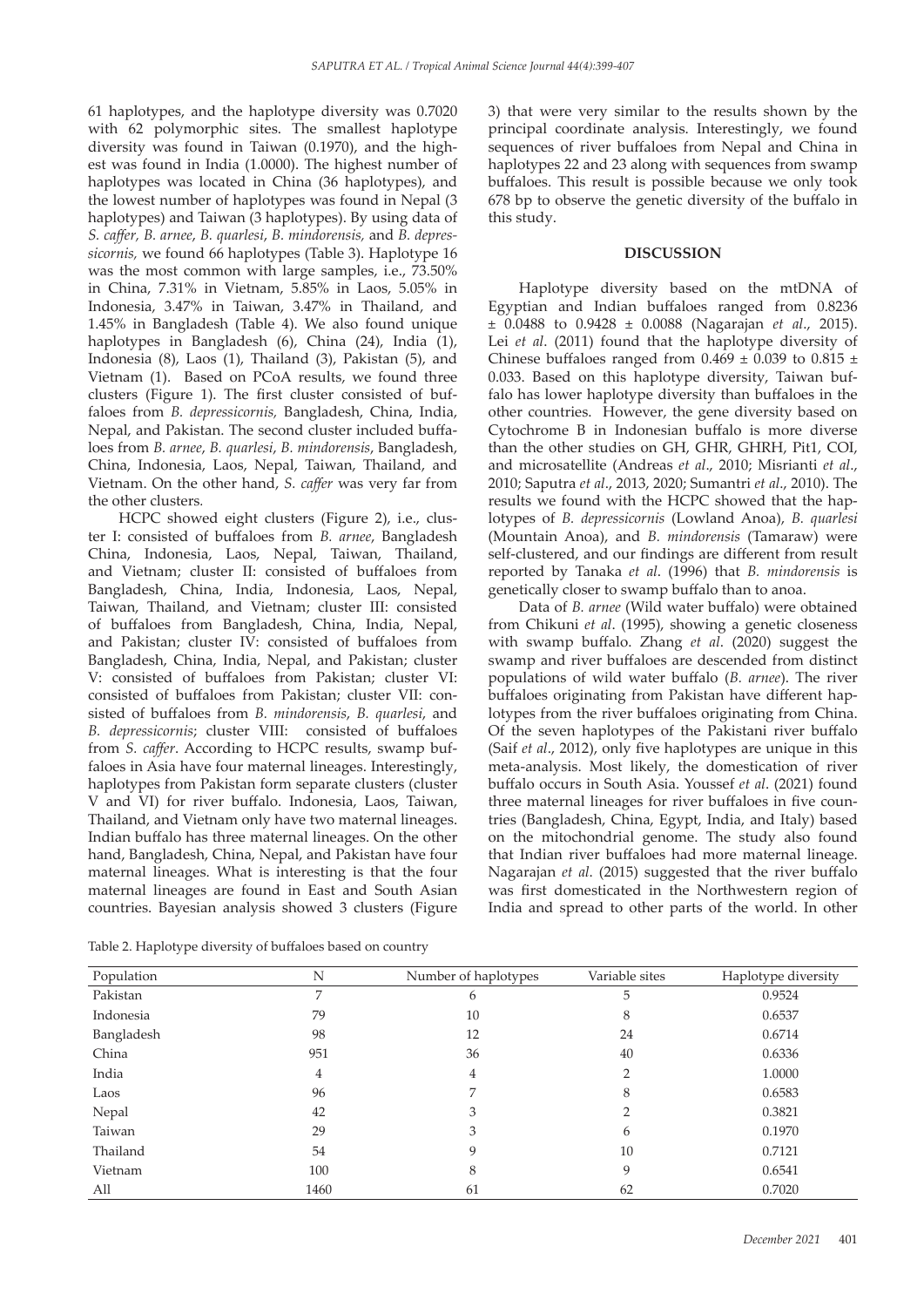| Haplotype                    | Sequence                                                                                                                                                                                                                                                                                                                                                                                                                                                                                                                                                                                                                                                                                                                                                                                                                                                                                                                                                                                                                                                                                                                                                                                                                                                                                                                                                                                                                                                                                                                                                                                                                                                                                                                                                                                                                                                                                                                                                                                                                                                                                                                                                                                                                                                                                                                                                                                                                                                                                                                                                                                                                                                                                                                                                                                                                                                                                                                                                                                                                                                                                                                                                                                                                                                                                                                                                                                                                                                                                                                                                                                                                                                                                                                                                                                          |
|------------------------------|---------------------------------------------------------------------------------------------------------------------------------------------------------------------------------------------------------------------------------------------------------------------------------------------------------------------------------------------------------------------------------------------------------------------------------------------------------------------------------------------------------------------------------------------------------------------------------------------------------------------------------------------------------------------------------------------------------------------------------------------------------------------------------------------------------------------------------------------------------------------------------------------------------------------------------------------------------------------------------------------------------------------------------------------------------------------------------------------------------------------------------------------------------------------------------------------------------------------------------------------------------------------------------------------------------------------------------------------------------------------------------------------------------------------------------------------------------------------------------------------------------------------------------------------------------------------------------------------------------------------------------------------------------------------------------------------------------------------------------------------------------------------------------------------------------------------------------------------------------------------------------------------------------------------------------------------------------------------------------------------------------------------------------------------------------------------------------------------------------------------------------------------------------------------------------------------------------------------------------------------------------------------------------------------------------------------------------------------------------------------------------------------------------------------------------------------------------------------------------------------------------------------------------------------------------------------------------------------------------------------------------------------------------------------------------------------------------------------------------------------------------------------------------------------------------------------------------------------------------------------------------------------------------------------------------------------------------------------------------------------------------------------------------------------------------------------------------------------------------------------------------------------------------------------------------------------------------------------------------------------------------------------------------------------------------------------------------------------------------------------------------------------------------------------------------------------------------------------------------------------------------------------------------------------------------------------------------------------------------------------------------------------------------------------------------------------------------------------------------------------------------------------------------------------------|
| Haplotype 1                  | Syncerus caffer (D82888)                                                                                                                                                                                                                                                                                                                                                                                                                                                                                                                                                                                                                                                                                                                                                                                                                                                                                                                                                                                                                                                                                                                                                                                                                                                                                                                                                                                                                                                                                                                                                                                                                                                                                                                                                                                                                                                                                                                                                                                                                                                                                                                                                                                                                                                                                                                                                                                                                                                                                                                                                                                                                                                                                                                                                                                                                                                                                                                                                                                                                                                                                                                                                                                                                                                                                                                                                                                                                                                                                                                                                                                                                                                                                                                                                                          |
| Haplotype 2                  | Bubalus arnee (D32193)                                                                                                                                                                                                                                                                                                                                                                                                                                                                                                                                                                                                                                                                                                                                                                                                                                                                                                                                                                                                                                                                                                                                                                                                                                                                                                                                                                                                                                                                                                                                                                                                                                                                                                                                                                                                                                                                                                                                                                                                                                                                                                                                                                                                                                                                                                                                                                                                                                                                                                                                                                                                                                                                                                                                                                                                                                                                                                                                                                                                                                                                                                                                                                                                                                                                                                                                                                                                                                                                                                                                                                                                                                                                                                                                                                            |
| Haplotype 3                  | Bubalus mindorensis (D82895)                                                                                                                                                                                                                                                                                                                                                                                                                                                                                                                                                                                                                                                                                                                                                                                                                                                                                                                                                                                                                                                                                                                                                                                                                                                                                                                                                                                                                                                                                                                                                                                                                                                                                                                                                                                                                                                                                                                                                                                                                                                                                                                                                                                                                                                                                                                                                                                                                                                                                                                                                                                                                                                                                                                                                                                                                                                                                                                                                                                                                                                                                                                                                                                                                                                                                                                                                                                                                                                                                                                                                                                                                                                                                                                                                                      |
| Haplotype 4                  | Bubalus quarlesi (D82891)                                                                                                                                                                                                                                                                                                                                                                                                                                                                                                                                                                                                                                                                                                                                                                                                                                                                                                                                                                                                                                                                                                                                                                                                                                                                                                                                                                                                                                                                                                                                                                                                                                                                                                                                                                                                                                                                                                                                                                                                                                                                                                                                                                                                                                                                                                                                                                                                                                                                                                                                                                                                                                                                                                                                                                                                                                                                                                                                                                                                                                                                                                                                                                                                                                                                                                                                                                                                                                                                                                                                                                                                                                                                                                                                                                         |
| Haplotype 5                  | Bubalus depressicornis (D82890)                                                                                                                                                                                                                                                                                                                                                                                                                                                                                                                                                                                                                                                                                                                                                                                                                                                                                                                                                                                                                                                                                                                                                                                                                                                                                                                                                                                                                                                                                                                                                                                                                                                                                                                                                                                                                                                                                                                                                                                                                                                                                                                                                                                                                                                                                                                                                                                                                                                                                                                                                                                                                                                                                                                                                                                                                                                                                                                                                                                                                                                                                                                                                                                                                                                                                                                                                                                                                                                                                                                                                                                                                                                                                                                                                                   |
| Haplotype 6                  | JF946525, JF946524, EF409940, KR009082, KR009085-KR009088, KR009091-KR009093, KR009119, KR009125, KR009130, KR009133,<br>KR009135, KR009148, KR009155, KR009157, KR009159, KR009161, KR009162, KR009195, KR009207, KR009208, KR009233, KR009235,<br>KR009238, KR009947, KR009948, KR009954, KR009965, KR009966, KR009972-KR009974, KR009985                                                                                                                                                                                                                                                                                                                                                                                                                                                                                                                                                                                                                                                                                                                                                                                                                                                                                                                                                                                                                                                                                                                                                                                                                                                                                                                                                                                                                                                                                                                                                                                                                                                                                                                                                                                                                                                                                                                                                                                                                                                                                                                                                                                                                                                                                                                                                                                                                                                                                                                                                                                                                                                                                                                                                                                                                                                                                                                                                                                                                                                                                                                                                                                                                                                                                                                                                                                                                                                       |
| Haplotype 7                  | JF946523                                                                                                                                                                                                                                                                                                                                                                                                                                                                                                                                                                                                                                                                                                                                                                                                                                                                                                                                                                                                                                                                                                                                                                                                                                                                                                                                                                                                                                                                                                                                                                                                                                                                                                                                                                                                                                                                                                                                                                                                                                                                                                                                                                                                                                                                                                                                                                                                                                                                                                                                                                                                                                                                                                                                                                                                                                                                                                                                                                                                                                                                                                                                                                                                                                                                                                                                                                                                                                                                                                                                                                                                                                                                                                                                                                                          |
| Haplotype 8                  | JF946522                                                                                                                                                                                                                                                                                                                                                                                                                                                                                                                                                                                                                                                                                                                                                                                                                                                                                                                                                                                                                                                                                                                                                                                                                                                                                                                                                                                                                                                                                                                                                                                                                                                                                                                                                                                                                                                                                                                                                                                                                                                                                                                                                                                                                                                                                                                                                                                                                                                                                                                                                                                                                                                                                                                                                                                                                                                                                                                                                                                                                                                                                                                                                                                                                                                                                                                                                                                                                                                                                                                                                                                                                                                                                                                                                                                          |
| Haplotype 9                  | JF946521                                                                                                                                                                                                                                                                                                                                                                                                                                                                                                                                                                                                                                                                                                                                                                                                                                                                                                                                                                                                                                                                                                                                                                                                                                                                                                                                                                                                                                                                                                                                                                                                                                                                                                                                                                                                                                                                                                                                                                                                                                                                                                                                                                                                                                                                                                                                                                                                                                                                                                                                                                                                                                                                                                                                                                                                                                                                                                                                                                                                                                                                                                                                                                                                                                                                                                                                                                                                                                                                                                                                                                                                                                                                                                                                                                                          |
| Haplotype 10                 | IF946520                                                                                                                                                                                                                                                                                                                                                                                                                                                                                                                                                                                                                                                                                                                                                                                                                                                                                                                                                                                                                                                                                                                                                                                                                                                                                                                                                                                                                                                                                                                                                                                                                                                                                                                                                                                                                                                                                                                                                                                                                                                                                                                                                                                                                                                                                                                                                                                                                                                                                                                                                                                                                                                                                                                                                                                                                                                                                                                                                                                                                                                                                                                                                                                                                                                                                                                                                                                                                                                                                                                                                                                                                                                                                                                                                                                          |
| Haplotype 11                 | JF946519                                                                                                                                                                                                                                                                                                                                                                                                                                                                                                                                                                                                                                                                                                                                                                                                                                                                                                                                                                                                                                                                                                                                                                                                                                                                                                                                                                                                                                                                                                                                                                                                                                                                                                                                                                                                                                                                                                                                                                                                                                                                                                                                                                                                                                                                                                                                                                                                                                                                                                                                                                                                                                                                                                                                                                                                                                                                                                                                                                                                                                                                                                                                                                                                                                                                                                                                                                                                                                                                                                                                                                                                                                                                                                                                                                                          |
| Haplotype 12                 | D82894, FJ467720, KR009887, KR009899, KR009900                                                                                                                                                                                                                                                                                                                                                                                                                                                                                                                                                                                                                                                                                                                                                                                                                                                                                                                                                                                                                                                                                                                                                                                                                                                                                                                                                                                                                                                                                                                                                                                                                                                                                                                                                                                                                                                                                                                                                                                                                                                                                                                                                                                                                                                                                                                                                                                                                                                                                                                                                                                                                                                                                                                                                                                                                                                                                                                                                                                                                                                                                                                                                                                                                                                                                                                                                                                                                                                                                                                                                                                                                                                                                                                                                    |
| Haplotype 13                 | BK6, BK7, BK8, BK9, BK14, BK15, BK21, BK24, BK28, BD1, BD4, BD7, BD9, BD11, BD13, BD14, BD15, BD19, BD25, KL4, KL5, KL6,<br>KL9, KL10, KL11, KN2, KN11                                                                                                                                                                                                                                                                                                                                                                                                                                                                                                                                                                                                                                                                                                                                                                                                                                                                                                                                                                                                                                                                                                                                                                                                                                                                                                                                                                                                                                                                                                                                                                                                                                                                                                                                                                                                                                                                                                                                                                                                                                                                                                                                                                                                                                                                                                                                                                                                                                                                                                                                                                                                                                                                                                                                                                                                                                                                                                                                                                                                                                                                                                                                                                                                                                                                                                                                                                                                                                                                                                                                                                                                                                            |
| Haplotype 14                 | <b>BK12</b>                                                                                                                                                                                                                                                                                                                                                                                                                                                                                                                                                                                                                                                                                                                                                                                                                                                                                                                                                                                                                                                                                                                                                                                                                                                                                                                                                                                                                                                                                                                                                                                                                                                                                                                                                                                                                                                                                                                                                                                                                                                                                                                                                                                                                                                                                                                                                                                                                                                                                                                                                                                                                                                                                                                                                                                                                                                                                                                                                                                                                                                                                                                                                                                                                                                                                                                                                                                                                                                                                                                                                                                                                                                                                                                                                                                       |
| Haplotype 15                 | <b>BK18</b>                                                                                                                                                                                                                                                                                                                                                                                                                                                                                                                                                                                                                                                                                                                                                                                                                                                                                                                                                                                                                                                                                                                                                                                                                                                                                                                                                                                                                                                                                                                                                                                                                                                                                                                                                                                                                                                                                                                                                                                                                                                                                                                                                                                                                                                                                                                                                                                                                                                                                                                                                                                                                                                                                                                                                                                                                                                                                                                                                                                                                                                                                                                                                                                                                                                                                                                                                                                                                                                                                                                                                                                                                                                                                                                                                                                       |
| Haplotype 16                 | KL1, KL2, KL7, KL8, KLB1, KLB2, KN8, KN9, KN10, KN13, TRB1, TRB2, TRB3, TRB4, TRB5, TRP6, TRP8, TRT13, TRT14, TRT15,<br>NTB1, NTB2, NTB3, NTB5, NTB6, NTB7, NTB8, NTB9, NTB10, NTB11, BTN1, BTN2, BTN3, BTN4, BTN5, NAD1, NAD2, NAD3,<br>FJ467715-FJ467719, FJ467721, FJ467725, FJ467727, FJ467729, FJ467761-FJ467779, FJ467781-FJ467917, KR009079, KR009081, KR009090,<br>KR009094, KR009096, KR009099, KR009101, KR009103, KR009105, KR009106, KR009111, KR009167-KR009169, KR009172, KR009174,<br>KR009176-KR009178, KR009181-KR009186, KR009192, KR009193, KR009202, KR009205, KR009214, KR009219, KR009223, KR009225,<br>KR009226, KR009228, KR009229, KR009234, KR009243-KR009246, KR009249, KR009251-KR009254, KR009259, KR009262-KR009265,<br>KR009267, KR009272-KR009274, KR009276, KR009277, KR009279, KR009280, KR009282, KR009285, KR009288, KR009290-KR009292,<br>KR009295, KR009298, KR009303, KR009304, KR009307-KR009310, KR009314, KR009316, KR009318-KR009320, KR009324, KR009328-<br>KR009331, KR009333, KR009341-KR009346, KR009348, KR009350-KR009352, KR009356-KR009364, KR009366, KR009367, KR009369,<br>KR009370-KR009372, KR009375, KR009376, KR009379, KR009381, KR009383-KR009387, KR009389, KR009391-KR009393, KR009396-<br>KR009408, KR009410, KR009411, KR009416, KR009421, KR009424, KR009428-KR009431, KR009433, KR009435, KR009437-KR009440,<br>KR009442-KR009455, KR009457, KR009459-KR009461, KR009463, KR009465-KR009480, KR009483-KR009486, KR009488, KR009491-<br>KR009498, KR009500-KR009502, KR009504-KR009507, KR009509-KR009511, KR009513, KR009515-KR009518, KR009520-KR009522,<br>KR009524-KR009526, KR009528-KR009530, KR009532-KR009537, KR009539, KR009541-KR009550, KR009552, KR009554, KR009556-<br>KR009563, KR009565, KR009568-KR009571, KR009575, KR009579-KR009581, KR009583, KR009585-KR009587, KR009589-KR009594,<br>KR009596-KR009599, KR009603-KR009605, KR009607, KR009609, KR009611, KR009612, KR009615-KR009618, KR009620, KR009622-<br>KR009624, KR009629, KR009632, KR009633, KR009636-KR009644, KR009688, KR009689, KR009692-KR009696, KR009698-KR009700,<br>KR009702-KR009707, KR009710, KR009712, KR009714-KR009717, KR009719, KR009720, KR009723, KR009725, KR009726, KR009729,<br>KR009730, KR009733, KR009736-KR009738, KR009740-KR009743, KR009745-KR009748, KR009750, KR009752, KR009754, KR009757,<br>KR009758, KR009761, KR009762, KR009764, KR009765, KR009768-KR009770, KR009772, KR009773, KR009777, KR009780-KR009784,<br>KR009786-KR009791, KR009793, KR009795-KR009798, KR009800, KR009801, KR009803, KR009804, KR009806, KR009807, KR009810,<br>KR009812, KR009815, KR009818-KR009824, KR009826, KR009829-KR009831, KR009833, KR009834, KR009836, KR009838, KR009839,<br>KR009842-KR009844, KR009847, KR009848, KR009850, KR009851, KR009856, KR009860, KR009861, KR009867, KR009868, KR009870,<br>KR009871, KR009872, KR009874, KR009881, KR009884, KR009888-KR009890, KR009893, KR009897, KR009901-KR009904, KR009907,<br>KR009911-KR009913, KR009922, KR009924-KR009929, KR009932-KR009937, KR009939-KR009941, KR009943, KR009986, KR009987,<br>KR009990, KR009994-KR009996, KR009998, KR010000, KR010001, KR010004, KR010005, KR010007, KR010008, KR010012-KR010014,<br>KR010018, KR010019, KR010021, KR010022, KR010027-KR010029, KR010030, KR010034, KR010039-KR010044, KR010046-KR010058,<br>KR010060-KR010071, KR010073-KR010075, KR010079, KR010081, KR010086, KR010088, KR010090, KR010091, KR010094-KR010096,<br>KR010098-KR010100, KR010102, KR010106, KR010108, KR010109, KR010112, KR010114-KR010116, KR010118, KR010121, KR010124-<br>KR010126, KR010128, KR010129, KR010133-KR010136, KR010139, KR010144-KR010149, KR010152-KR010154, KR010156-KR010159,<br>KR010161, KR010163, KR010165, KR010168 |
| Haplotype 17                 | KL3                                                                                                                                                                                                                                                                                                                                                                                                                                                                                                                                                                                                                                                                                                                                                                                                                                                                                                                                                                                                                                                                                                                                                                                                                                                                                                                                                                                                                                                                                                                                                                                                                                                                                                                                                                                                                                                                                                                                                                                                                                                                                                                                                                                                                                                                                                                                                                                                                                                                                                                                                                                                                                                                                                                                                                                                                                                                                                                                                                                                                                                                                                                                                                                                                                                                                                                                                                                                                                                                                                                                                                                                                                                                                                                                                                                               |
| Haplotype 18                 | KN1, KN4, KN6                                                                                                                                                                                                                                                                                                                                                                                                                                                                                                                                                                                                                                                                                                                                                                                                                                                                                                                                                                                                                                                                                                                                                                                                                                                                                                                                                                                                                                                                                                                                                                                                                                                                                                                                                                                                                                                                                                                                                                                                                                                                                                                                                                                                                                                                                                                                                                                                                                                                                                                                                                                                                                                                                                                                                                                                                                                                                                                                                                                                                                                                                                                                                                                                                                                                                                                                                                                                                                                                                                                                                                                                                                                                                                                                                                                     |
| Haplotype 19<br>Haplotype 20 | KN3, KN5, KN7, KN12, KN14<br>NAD <sub>9</sub>                                                                                                                                                                                                                                                                                                                                                                                                                                                                                                                                                                                                                                                                                                                                                                                                                                                                                                                                                                                                                                                                                                                                                                                                                                                                                                                                                                                                                                                                                                                                                                                                                                                                                                                                                                                                                                                                                                                                                                                                                                                                                                                                                                                                                                                                                                                                                                                                                                                                                                                                                                                                                                                                                                                                                                                                                                                                                                                                                                                                                                                                                                                                                                                                                                                                                                                                                                                                                                                                                                                                                                                                                                                                                                                                                     |
| Haplotype 21                 | NAD <sub>10</sub>                                                                                                                                                                                                                                                                                                                                                                                                                                                                                                                                                                                                                                                                                                                                                                                                                                                                                                                                                                                                                                                                                                                                                                                                                                                                                                                                                                                                                                                                                                                                                                                                                                                                                                                                                                                                                                                                                                                                                                                                                                                                                                                                                                                                                                                                                                                                                                                                                                                                                                                                                                                                                                                                                                                                                                                                                                                                                                                                                                                                                                                                                                                                                                                                                                                                                                                                                                                                                                                                                                                                                                                                                                                                                                                                                                                 |
| Haplotype 22                 | FJ467648, EF409942, KR009200, KR009231, KR009650, KR009653, KR009667, KR009671, KR009955                                                                                                                                                                                                                                                                                                                                                                                                                                                                                                                                                                                                                                                                                                                                                                                                                                                                                                                                                                                                                                                                                                                                                                                                                                                                                                                                                                                                                                                                                                                                                                                                                                                                                                                                                                                                                                                                                                                                                                                                                                                                                                                                                                                                                                                                                                                                                                                                                                                                                                                                                                                                                                                                                                                                                                                                                                                                                                                                                                                                                                                                                                                                                                                                                                                                                                                                                                                                                                                                                                                                                                                                                                                                                                          |
| Haplotype 23                 | FJ467649-FJ467657, EF409941, KR009069-KR009077, KR009080, KR009083, KR009084, KR009089, KR009102, KR009104, KR009107,<br>KR009108, KR009112, KR009117, KR009118, KR009121-KR009124, KR009126, KR009127, KR009129-KR009132, KR009134, KR009136-<br>KR009139, KR009141-KR009144, KR009147, KR009149-KR009154, KR009156, KR009158, KR009160, KR009163, KR009164-KR009166,<br>KR009194, KR009196, KR009198, KR009199, KR009201, KR009203, KR009204, KR009209, KR009210, KR009212, KR009215, KR009227,<br>KR009230, KR009236, KR009239-KR009241, KR009645-KR009649, KR009651, KR009652, KR009654-KR009666, KR009668-KR009670,<br>KR009672-KR009686, KR009944-KR009946, KR009949-KR009953, KR009956-KR009964, KR009967-KR009971, KR009975-KR009984                                                                                                                                                                                                                                                                                                                                                                                                                                                                                                                                                                                                                                                                                                                                                                                                                                                                                                                                                                                                                                                                                                                                                                                                                                                                                                                                                                                                                                                                                                                                                                                                                                                                                                                                                                                                                                                                                                                                                                                                                                                                                                                                                                                                                                                                                                                                                                                                                                                                                                                                                                                                                                                                                                                                                                                                                                                                                                                                                                                                                                                      |
| Haplotype 24                 | FJ467658, FJ467659, FJ467687-FJ467699, FJ467703-FJ467707, KR009170, KR009171, KR009175, KR009179, KR009180, KR009187-<br>KR009191, KR009206, KR009232, KR009296, KR009299 KR009301, KR009321, KR009353, KR009355, KR009365, KR009378, KR009380,<br>KR009382, KR009388, KR009394, KR009412, KR009413, KR009478, KR009503, KR009508, KR009512, KR009514, KR009527, KR009538,<br>KR009551, KR009555, KR009564,KR009566, KR009573, KR009606, KR009608, KR009621, KR009626, KR009627, KR009630, KR009635,<br>KR009697, KR009728, KR009731, KR009732, KR009749, KR009771, KR009817, KR009823, KR009905, KR010032, KR010072, KR010101,<br>KR010110, KR010117, KR010120, KR010123, KR010150                                                                                                                                                                                                                                                                                                                                                                                                                                                                                                                                                                                                                                                                                                                                                                                                                                                                                                                                                                                                                                                                                                                                                                                                                                                                                                                                                                                                                                                                                                                                                                                                                                                                                                                                                                                                                                                                                                                                                                                                                                                                                                                                                                                                                                                                                                                                                                                                                                                                                                                                                                                                                                                                                                                                                                                                                                                                                                                                                                                                                                                                                                               |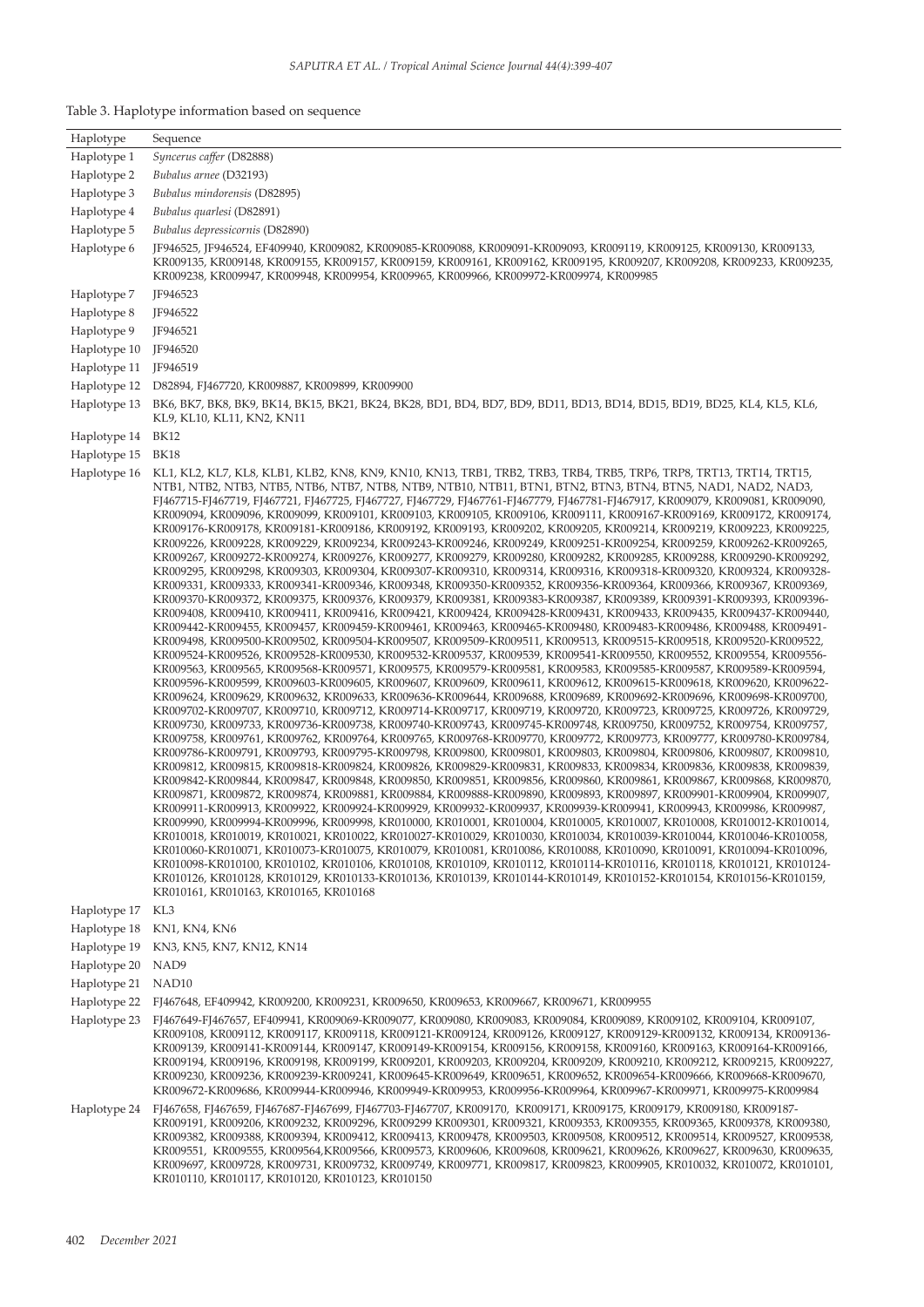| Haplotype    | Sequence                                                                                                                                                                                                                                                                                                                                                                                                                                                                                                                                                                                                                                                                                                                                                                                                                                                                                                                                                                                                                                                                                                                                                                                                                                                                                                                      |
|--------------|-------------------------------------------------------------------------------------------------------------------------------------------------------------------------------------------------------------------------------------------------------------------------------------------------------------------------------------------------------------------------------------------------------------------------------------------------------------------------------------------------------------------------------------------------------------------------------------------------------------------------------------------------------------------------------------------------------------------------------------------------------------------------------------------------------------------------------------------------------------------------------------------------------------------------------------------------------------------------------------------------------------------------------------------------------------------------------------------------------------------------------------------------------------------------------------------------------------------------------------------------------------------------------------------------------------------------------|
| Haplotype 25 | FJ467660-FJ467685, KR009188, KR009216, KR009248, KR009255, KR009258, KR009268, KR009270, KR009275, KR009281, KR009283,<br>KR009284, KR009287, KR009293, KR009294, KR009300, KR009374, KR009377, KR009414, KR009417, KR009418, KR009422, KR009456,<br>KR009458, KR009462, KR009464, KR009479, KR009482, KR009487, KR009489, KR009519, KR009523, KR009576, KR009578, KR009582,<br>KR009584, KR009588, KR009595, KR009610, KR009625, KR009628, KR009687, KR009691, KR009708, KR009711, KR009718, KR009744,<br>KR009759, KR009792, KR009816, KR009837, KR009840, KR009841, KR009845, KR010057, KR010083, KR010087, KR010093, KR010119,<br>KR010127, KR010164                                                                                                                                                                                                                                                                                                                                                                                                                                                                                                                                                                                                                                                                      |
| Haplotype 26 | FJ467678-FJ467680, KR009213, KR009217, KR009306, KR009349, KR009373, KR009409, KR009499, KR009577, KR009613, KR009614,<br>KR009619, KR009701, KR009709, KR009785, KR009794, KR010085, KR010122                                                                                                                                                                                                                                                                                                                                                                                                                                                                                                                                                                                                                                                                                                                                                                                                                                                                                                                                                                                                                                                                                                                                |
| Haplotype 27 | FJ467686, KR009930, KR009931, KR009938, KR009992, KR010002, KR010009, KR010020, KR010023, KR010037, KR010078                                                                                                                                                                                                                                                                                                                                                                                                                                                                                                                                                                                                                                                                                                                                                                                                                                                                                                                                                                                                                                                                                                                                                                                                                  |
| Haplotype 28 | FJ467700, FJ467708, KR009097, KR009113, KR009221, KR009222, KR009224, KR009312, KR009315, KR009332, KR009334, KR009347,<br>KR009390, KR009481, KR009567, KR009805, KR009811, KR009858, KR009859, KR009865, KR009878, KR009879, KR009906, KR009909,<br>KR009910, KR009914, KR009915, KR010003, KR010006, KR010031, KR010076, KR010077, KR010082, KR010089, KR010113, KR010131,<br>KR010132, KR010137, KR010160                                                                                                                                                                                                                                                                                                                                                                                                                                                                                                                                                                                                                                                                                                                                                                                                                                                                                                                 |
| Haplotype 29 | FJ467701, FJ467702                                                                                                                                                                                                                                                                                                                                                                                                                                                                                                                                                                                                                                                                                                                                                                                                                                                                                                                                                                                                                                                                                                                                                                                                                                                                                                            |
| Haplotype 30 | FJ467709                                                                                                                                                                                                                                                                                                                                                                                                                                                                                                                                                                                                                                                                                                                                                                                                                                                                                                                                                                                                                                                                                                                                                                                                                                                                                                                      |
| Haplotype 31 | FJ467710, FJ467711                                                                                                                                                                                                                                                                                                                                                                                                                                                                                                                                                                                                                                                                                                                                                                                                                                                                                                                                                                                                                                                                                                                                                                                                                                                                                                            |
| Haplotype 32 | FJ467712                                                                                                                                                                                                                                                                                                                                                                                                                                                                                                                                                                                                                                                                                                                                                                                                                                                                                                                                                                                                                                                                                                                                                                                                                                                                                                                      |
| Haplotype 33 | FJ467713                                                                                                                                                                                                                                                                                                                                                                                                                                                                                                                                                                                                                                                                                                                                                                                                                                                                                                                                                                                                                                                                                                                                                                                                                                                                                                                      |
| Haplotype 34 | FJ467714                                                                                                                                                                                                                                                                                                                                                                                                                                                                                                                                                                                                                                                                                                                                                                                                                                                                                                                                                                                                                                                                                                                                                                                                                                                                                                                      |
| Haplotype 35 | FJ467722, FJ467723                                                                                                                                                                                                                                                                                                                                                                                                                                                                                                                                                                                                                                                                                                                                                                                                                                                                                                                                                                                                                                                                                                                                                                                                                                                                                                            |
| Haplotype 36 | FJ467724                                                                                                                                                                                                                                                                                                                                                                                                                                                                                                                                                                                                                                                                                                                                                                                                                                                                                                                                                                                                                                                                                                                                                                                                                                                                                                                      |
| Haplotype 37 | FJ467726                                                                                                                                                                                                                                                                                                                                                                                                                                                                                                                                                                                                                                                                                                                                                                                                                                                                                                                                                                                                                                                                                                                                                                                                                                                                                                                      |
| Haplotype 38 | FJ467728, FJ467731-FJ467760, KR009116, KR009173, KR009197, KR009218, KR009220, KR009237, KR009242, KR009247, KR009250,<br>KR009256, KR009257, KR009260, KR009261, KR009266, KR009269, KR009271, KR009278, KR009286, KR009289, KR009302, KR009311,<br>KR009313, KR009317, KR009322, KR009323, KR009325-KR009327, KR009336-KR009338, KR009340, KR009354, KR009368, KR009395,<br>KR009415, KR009419, KR009420, KR009423, KR009425-KR009427, KR009432, KR009434, KR009436, KR009441, KR009531, KR009540,<br>KR009559, KR009572, KR009574, KR009600-KR009602, KR009631, KR009713, KR009727, KR009734, KR009735, KR009739, KR009751,<br>KR009753, KR009767, KR009774-KR009776, KR009778, KR009799, KR009802, KR009808, KR009809, KR009813, KR009814, KR009825,<br>KR009849, KR009852-KR009855, KR009857, KR009862-KR009864, KR009866, KR009869, KR009873, KR009875-KR009877, KR009880,<br>KR009882, KR009883, KR009885, KR009886, KR009891, KR009892, KR009895, KR009896, KR009898, KR009908, KR009916-KR009923,<br>KR009942, KR009988, KR009989, KR009991, KR009993, KR009997, KR010010, KR010011, KR010016, KR010024-KR010026, KR010033,<br>KR010045, KR010059, KR010080, KR010084, KR010092, KR010103, KR010105, KR010107, KR010111, KR010130, KR010138, KR010140-<br>KR010143, KR010151, KR010155, KR010162, KR010166, KR010167 |
| Haplotype 39 | FJ467730                                                                                                                                                                                                                                                                                                                                                                                                                                                                                                                                                                                                                                                                                                                                                                                                                                                                                                                                                                                                                                                                                                                                                                                                                                                                                                                      |
| Haplotype 40 | EF409939                                                                                                                                                                                                                                                                                                                                                                                                                                                                                                                                                                                                                                                                                                                                                                                                                                                                                                                                                                                                                                                                                                                                                                                                                                                                                                                      |
| Haplotype 41 | KR009078                                                                                                                                                                                                                                                                                                                                                                                                                                                                                                                                                                                                                                                                                                                                                                                                                                                                                                                                                                                                                                                                                                                                                                                                                                                                                                                      |
| Haplotype 42 | KR009095, KR009098, KR009114, KR009335, KR010015                                                                                                                                                                                                                                                                                                                                                                                                                                                                                                                                                                                                                                                                                                                                                                                                                                                                                                                                                                                                                                                                                                                                                                                                                                                                              |
| Haplotype 43 | KR009100, KR009110, KR009115                                                                                                                                                                                                                                                                                                                                                                                                                                                                                                                                                                                                                                                                                                                                                                                                                                                                                                                                                                                                                                                                                                                                                                                                                                                                                                  |
| Haplotype 44 | KR009109                                                                                                                                                                                                                                                                                                                                                                                                                                                                                                                                                                                                                                                                                                                                                                                                                                                                                                                                                                                                                                                                                                                                                                                                                                                                                                                      |
| Haplotype 45 | KR009120, KR009140, KR009146                                                                                                                                                                                                                                                                                                                                                                                                                                                                                                                                                                                                                                                                                                                                                                                                                                                                                                                                                                                                                                                                                                                                                                                                                                                                                                  |
| Haplotype 46 | KR009128                                                                                                                                                                                                                                                                                                                                                                                                                                                                                                                                                                                                                                                                                                                                                                                                                                                                                                                                                                                                                                                                                                                                                                                                                                                                                                                      |
| Haplotype 47 | KR009145                                                                                                                                                                                                                                                                                                                                                                                                                                                                                                                                                                                                                                                                                                                                                                                                                                                                                                                                                                                                                                                                                                                                                                                                                                                                                                                      |
| Haplotype 48 | KR009211                                                                                                                                                                                                                                                                                                                                                                                                                                                                                                                                                                                                                                                                                                                                                                                                                                                                                                                                                                                                                                                                                                                                                                                                                                                                                                                      |
| Haplotype 49 | KR009297                                                                                                                                                                                                                                                                                                                                                                                                                                                                                                                                                                                                                                                                                                                                                                                                                                                                                                                                                                                                                                                                                                                                                                                                                                                                                                                      |
| Haplotype 50 | KR009305                                                                                                                                                                                                                                                                                                                                                                                                                                                                                                                                                                                                                                                                                                                                                                                                                                                                                                                                                                                                                                                                                                                                                                                                                                                                                                                      |
| Haplotype 51 | KR009339                                                                                                                                                                                                                                                                                                                                                                                                                                                                                                                                                                                                                                                                                                                                                                                                                                                                                                                                                                                                                                                                                                                                                                                                                                                                                                                      |
| Haplotype 52 | KR009490, KR009634, KR009724, KR009779                                                                                                                                                                                                                                                                                                                                                                                                                                                                                                                                                                                                                                                                                                                                                                                                                                                                                                                                                                                                                                                                                                                                                                                                                                                                                        |
| Haplotype 53 | KR009553                                                                                                                                                                                                                                                                                                                                                                                                                                                                                                                                                                                                                                                                                                                                                                                                                                                                                                                                                                                                                                                                                                                                                                                                                                                                                                                      |
| Haplotype 54 | KR009690                                                                                                                                                                                                                                                                                                                                                                                                                                                                                                                                                                                                                                                                                                                                                                                                                                                                                                                                                                                                                                                                                                                                                                                                                                                                                                                      |
| Haplotype 55 | KR009755                                                                                                                                                                                                                                                                                                                                                                                                                                                                                                                                                                                                                                                                                                                                                                                                                                                                                                                                                                                                                                                                                                                                                                                                                                                                                                                      |
| Haplotype 56 | KR009756                                                                                                                                                                                                                                                                                                                                                                                                                                                                                                                                                                                                                                                                                                                                                                                                                                                                                                                                                                                                                                                                                                                                                                                                                                                                                                                      |
| Haplotype 57 | KR009760                                                                                                                                                                                                                                                                                                                                                                                                                                                                                                                                                                                                                                                                                                                                                                                                                                                                                                                                                                                                                                                                                                                                                                                                                                                                                                                      |
| Haplotype 58 | KR009763                                                                                                                                                                                                                                                                                                                                                                                                                                                                                                                                                                                                                                                                                                                                                                                                                                                                                                                                                                                                                                                                                                                                                                                                                                                                                                                      |
| Haplotype 59 | KR009766                                                                                                                                                                                                                                                                                                                                                                                                                                                                                                                                                                                                                                                                                                                                                                                                                                                                                                                                                                                                                                                                                                                                                                                                                                                                                                                      |
| Haplotype 60 | KR009827, KR009828, KR009832, KR009835                                                                                                                                                                                                                                                                                                                                                                                                                                                                                                                                                                                                                                                                                                                                                                                                                                                                                                                                                                                                                                                                                                                                                                                                                                                                                        |
| Haplotype 61 | KR009846                                                                                                                                                                                                                                                                                                                                                                                                                                                                                                                                                                                                                                                                                                                                                                                                                                                                                                                                                                                                                                                                                                                                                                                                                                                                                                                      |
| Haplotype 62 | KR009894                                                                                                                                                                                                                                                                                                                                                                                                                                                                                                                                                                                                                                                                                                                                                                                                                                                                                                                                                                                                                                                                                                                                                                                                                                                                                                                      |
| Haplotype 63 | KR009999                                                                                                                                                                                                                                                                                                                                                                                                                                                                                                                                                                                                                                                                                                                                                                                                                                                                                                                                                                                                                                                                                                                                                                                                                                                                                                                      |
| Haplotype 64 | KR010017                                                                                                                                                                                                                                                                                                                                                                                                                                                                                                                                                                                                                                                                                                                                                                                                                                                                                                                                                                                                                                                                                                                                                                                                                                                                                                                      |
| Haplotype 65 | KR010035                                                                                                                                                                                                                                                                                                                                                                                                                                                                                                                                                                                                                                                                                                                                                                                                                                                                                                                                                                                                                                                                                                                                                                                                                                                                                                                      |
| Haplotype 66 | KR010097, KR010104                                                                                                                                                                                                                                                                                                                                                                                                                                                                                                                                                                                                                                                                                                                                                                                                                                                                                                                                                                                                                                                                                                                                                                                                                                                                                                            |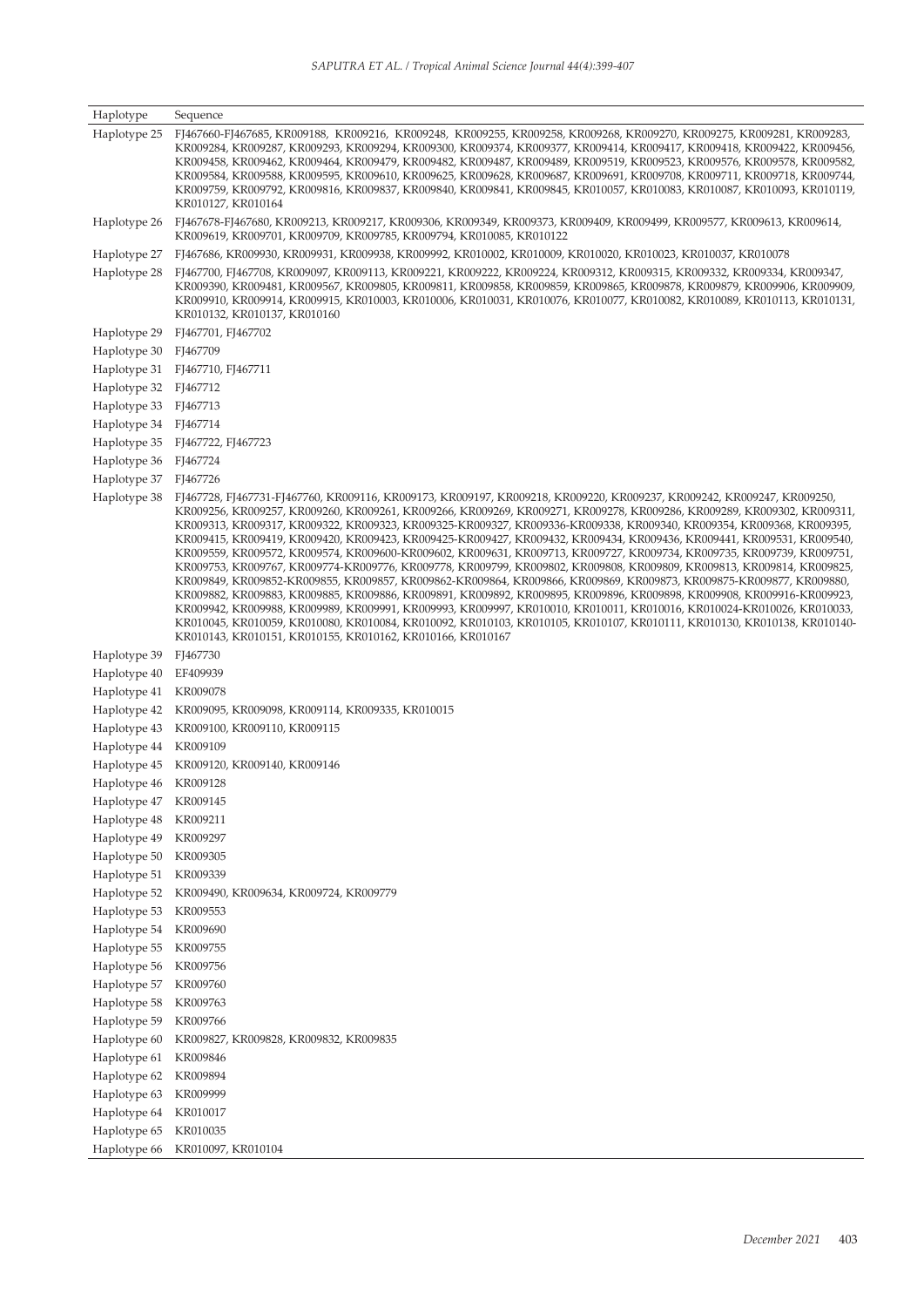| Table 4. Frequency of haplotype in ten countries |  |  |  |  |  |
|--------------------------------------------------|--|--|--|--|--|
|                                                  |  |  |  |  |  |

|                  | Countries    |             |              |                               |              |                           |             |               |                            |                |
|------------------|--------------|-------------|--------------|-------------------------------|--------------|---------------------------|-------------|---------------|----------------------------|----------------|
| Haplotype        | Pakistan     | Indonesia   | Bangladesh   | China                         | India        | Laos                      | Nepal       | Taiwan        | Thailand                   | Vietnam        |
| 6                | $5.41\%$ (2) |             | 54.06% (20)  | 13.51% (5)                    | $2.70\%$ (1) |                           | 24.32% (9)  |               |                            |                |
| $\boldsymbol{7}$ | $100\%$ (1)  |             |              |                               |              |                           |             |               |                            |                |
| 8                | $100\%$ (1)  |             |              |                               |              |                           |             |               |                            |                |
| 9                | $100\%$ (1)  |             |              |                               |              |                           |             |               |                            |                |
| $10\,$           | $100\%$ (1)  |             |              |                               |              |                           |             |               |                            |                |
| $11\,$           | $100\%$ (1)  |             |              |                               |              |                           |             |               |                            |                |
| $12\,$           |              | $20\%$ (1)  |              | $20\%$ (1)                    |              | $60\%$ (3)                |             |               |                            |                |
| 13               |              | 100% (27)   |              |                               |              |                           |             |               |                            |                |
| $14\,$           |              | $100\%$ (1) |              |                               |              |                           |             |               |                            |                |
| $15\,$           |              | $100\% (1)$ |              |                               |              |                           |             |               |                            |                |
| $16\,$           |              | 5.05% (38)  |              | $1.45\%$ (11) $73.40\%$ (552) |              | 5.85% (44)                |             | $3.47\%$ (26) | $3.47\%$ (26)              | 7.31% (55)     |
| $17\,$           |              | $100\%$ (1) |              |                               |              |                           |             |               |                            |                |
| 18               |              | $100\%$ (3) |              |                               |              |                           |             |               |                            |                |
| 19               |              | $100\%$ (5) |              |                               |              |                           |             |               |                            |                |
| $20\,$           |              | $100\%$ (1) |              |                               |              |                           |             |               |                            |                |
| 21               |              | $100\%$ (1) |              |                               |              |                           |             |               |                            |                |
| $22\,$           |              |             |              | 87.5% (7)                     | $12.5\%$ (1) |                           |             |               |                            |                |
| 23               |              |             |              | $61.18\%$ (52)                | $1.18\%$ (1) |                           | 37.64% (32) |               |                            |                |
| $24\,$           |              |             |              | 88.89% (72)                   |              | $1.23\%$ (1)              |             |               | $1.23\%$ (1)               | $8.65\%$ (7)   |
| $25\,$           |              |             |              | 91.57% (76)                   |              | $1.2\%$ (1)               |             |               |                            | $7.23\%$ (6)   |
| $26\,$           |              |             |              | 90% (18)                      |              |                           |             |               |                            | $10\% (2)$     |
| $27\,$<br>$28\,$ |              |             | $5.13\%$ (2) | $9.09\%$ (1)                  |              | 27.27% (3)<br>25.64% (10) |             |               | 54.55% (6)<br>$7.69\%$ (3) | $9.09\%$ (1)   |
| 29               |              |             |              | 38.46% (15)<br>$100\%$ (2)    |              |                           |             |               |                            | 23.08% (9)     |
| $30\,$           |              |             |              | $100\%$ (1)                   |              |                           |             |               |                            |                |
| $31\,$           |              |             |              | $100\%$ (2)                   |              |                           |             |               |                            |                |
| $32\,$           |              |             |              | $100\%$ (1)                   |              |                           |             |               |                            |                |
| 33               |              |             |              | $100\%$ (1)                   |              |                           |             |               |                            |                |
| $34\,$           |              |             |              | $100\%$ (1)                   |              |                           |             |               |                            |                |
| $35\,$           |              |             |              | $100\%$ (2)                   |              |                           |             |               |                            |                |
| $36\,$           |              |             |              | $100\%$ (1)                   |              |                           |             |               |                            |                |
| $37\,$           |              |             |              | $100\%$ (1)                   |              |                           |             |               |                            |                |
| $38\,$           |              |             | 0.58(1)      | 60.82% (104)                  |              | 19.88% (34)               |             | $1.17\%$ (2)  | $7.02\%$ (12)              | $10.53\%$ (18) |
| 39               |              |             |              | $100\%$ (1)                   |              |                           |             |               |                            |                |
| $40\,$           |              |             |              |                               | $100\%$ (1)  |                           |             |               |                            |                |
| $41\,$           |              |             | $100\%$ (1)  |                               |              |                           |             |               |                            |                |
| $42\,$           |              |             | $60\%$ (3)   | $20\%$ (1)                    |              |                           |             |               | $20\%$ (1)                 |                |
| $43\,$           |              |             | $100\%$ (3)  |                               |              |                           |             |               |                            |                |
| 44               |              |             | $100\% (1)$  |                               |              |                           |             |               |                            |                |
| 45               |              |             | $100\%$ (3)  |                               |              |                           |             |               |                            |                |
| 46               |              |             | $100\% (1)$  |                               |              |                           |             |               |                            |                |
| $47\,$           |              |             | $100\%$ (1)  |                               |              |                           |             |               |                            |                |
| $48\,$           |              |             |              | $100\%$ (1)                   |              |                           |             |               |                            |                |
| $49\,$           |              |             |              | $100\% (1)$                   |              |                           |             |               |                            |                |
| $50\,$           |              |             |              | $100\%$ (1)                   |              |                           |             |               |                            |                |
| $51\,$           |              |             |              | $100\%$ (1)                   |              |                           |             |               |                            |                |
| 52               |              |             |              | $100\%$ (4)                   |              |                           |             |               |                            |                |
| 53               |              |             |              | $100\% (1)$                   |              |                           |             |               |                            |                |
| 54               |              |             |              | $100\%$ (1)                   |              |                           |             |               |                            |                |
| 55               |              |             |              | $100\%$ (1)                   |              |                           |             |               |                            |                |
| 56               |              |             |              | $100\%$ (1)                   |              |                           |             |               |                            |                |
| $57\,$           |              |             |              | $100\%$ (1)                   |              |                           |             |               |                            |                |
| 58               |              |             |              | $100\%$ (1)                   |              |                           |             |               |                            |                |
| 59               |              |             |              | $100\%$ (1)                   |              |                           |             |               |                            |                |
| $60\,$           |              |             |              | $100\%$ (4)                   |              |                           |             |               |                            |                |
| 61               |              |             |              | $100\%$ (1)                   |              |                           |             |               |                            |                |
| 62               |              |             |              |                               |              | $100\%$ (1)               |             |               |                            |                |
| 63               |              |             |              |                               |              |                           |             |               | $100\%$ (1)                |                |
| 64               |              |             |              |                               |              |                           |             |               | $100\%$ (1)                |                |
| 65               |              |             |              |                               |              |                           |             |               | $100\%$ (1)                |                |
| 66               |              |             |              |                               |              |                           |             |               |                            | $100\%$ (2)    |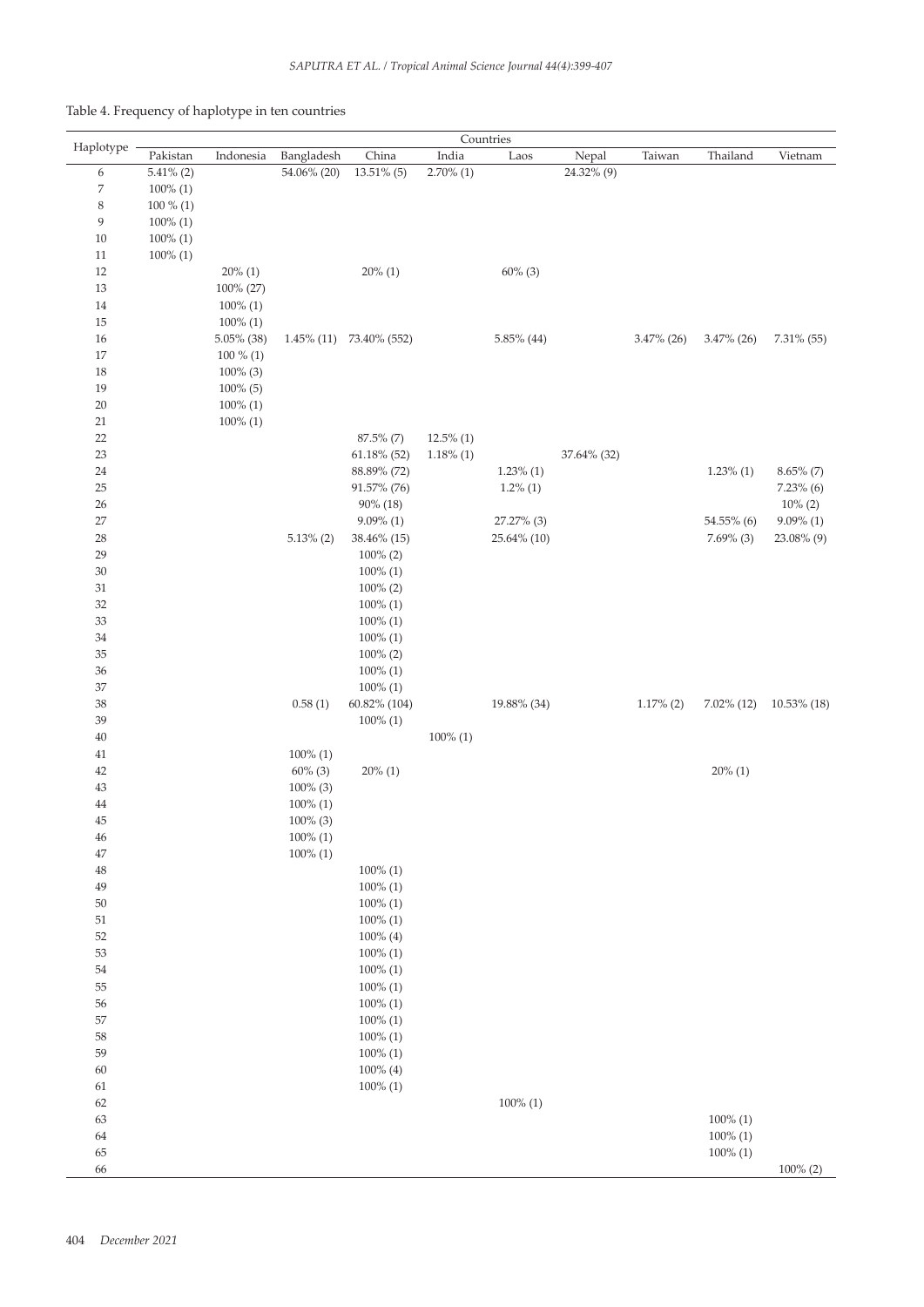

Figure 1. Principal coordinate analysis of haplotype based on cytochrome B Figure 1. Principal coordinate analysis of haplotype based on cytochrome B



Figure 2. Hierarchical clustering on principal components of haplotype based on cytochrome B Figure 2. Hierarchical clustering on principal components of haplotype based on cytochrome B



Figure 3. Bayesian analysis of cytochrome B gene haplotypes by BAPS software. Number represent haplotype and rigure 5. Bayesian analysis of cytochrome B gene haplotypes by BAPS software. Number<br>color represent cluster (blue= cluster 1, red= cluster 2, and green= cluster 3).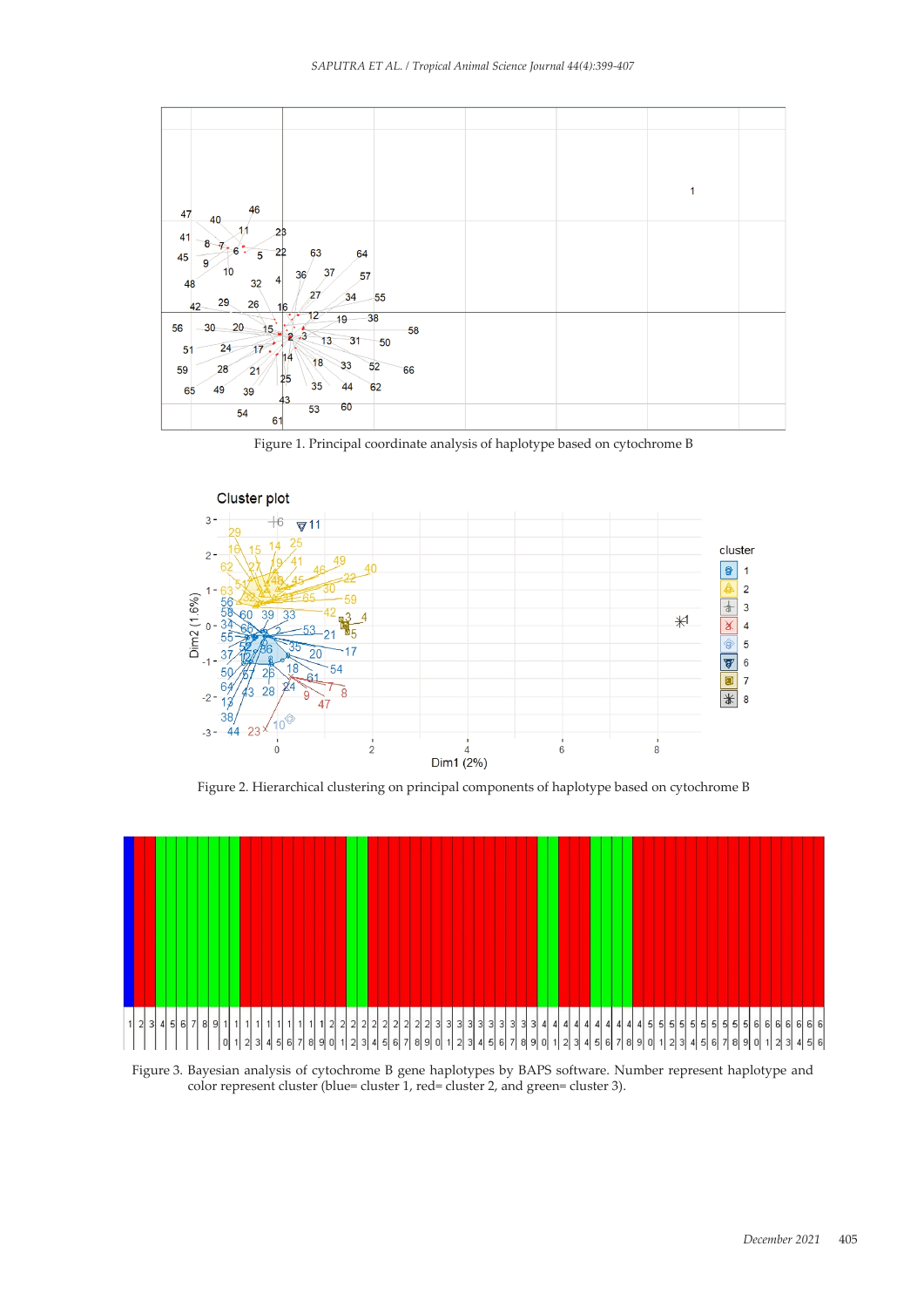words, the domestication of wild water buffalo occurred on the border of South and East Asia. Rusdin *et al*. (2020) found 10 haplotypes and 9 polymorphic sites for swamp buffalo in Indonesia. Based on this meta-analysis study, we found 8 unique haplotypes of Indonesian swamp buffalo.

 Lei *et al*. (2007) found two maternal lineages in Chinese Native Swamp Buffaloes. We got different results because we added sequences carried out by Zhang *et al*. (2016) so that we found four maternal lineages of swamp buffalo in China and Bangladesh. Based on the complete mitochondrial genome of swamp buffalo revealed eight maternal lineages and this evidence support initial major domestication of swamp buffalo, probably between southern China and Vietnam (Wang *et al*., 2017). River and swamp buffaloes were domesticated independently based on these findings. Using the whole genome sequencing, Luo *et al*. (2020) found swamp and river buffaloes shared a common ancestor 1.1-3.5 million years ago. Based on the results of this meta-analysis, it is possible that the domestication of swamp buffalo occurred in East-South Asia.

# **CONCLUSION**

Based on this study, we found four maternal lineages and unique haplotypes for swamp buffaloes, also two maternal lineages for river buffaloes as an outgroup in this study. Based on this research, we suggested that domestication of swamp buffalo occurred in East-South Asia, and domestication of river buffalo occurred in South Asia. Further research with a large sample size in Asian countries is needed to determine the exact number of maternal lineages. Meta-analysis can contribute to a good understanding of the overall data that has been studied to provide comprehensive conclusions.

#### **CONFLICT OF INTEREST**

Cece Sumantri serves as an editor of the Tropical Animal Science Journal, but has no role in the decision to publish this article. The authors declare that there is no conflict of interest with any financial, personal, or other relationships with other people or organizations related to the material discussed in the manuscript.

## **REFERENCES**

- **Andreas, E., C. Sumantri, H. Nuraini, A. Farajallah, & A. Anggraeni**. 2010. Identification of GH|ALUI and GHR|ALUI genes polymorphisms in Indonesian Buffalo. J. Indonesian Trop. Anim. Agric. 35:215–221. https://doi. org/10.14710/jitaa.35.4.215-221
- **Cheng, L., T. R. Connor, J. Sirén, D. M. Aanensen, & J. Corander**. 2013. Hierarchical and spatially explicit clustering of DNA sequences with BAPS software. Mol. Biol. Evol. 30:1224–1228. https://doi.org/10.1093/molbev/mst028
- **Chikuni, K., Y. Mori, T. Tabata, M. Saito, M. Monma, & M. Kosugiyama**. 1995. Molecular phylogeny based on the κ-casein and cytochrome b sequences in the mammalian suborder Ruminantia. J. Mol. Evol. 41:859–866. https://doi. org/10.1007/BF00173165
- **Guangxin, E., Z. Yong-Ju, N. Ri-Su, M. Yue-Hui, Z. Jia-Hua, C.**

**LiPeng, Q. Xiao-Yu, Z. Zhong-Quan, S. Ya-Wang, W. Xin, & H. Yong-Fu**. 2016. Meta-analysis evidence of maternal lineages in Chinese Tibetan sheep using mtDNA D-loop panel, Mitochondrial DNA Part A. https://doi.org/10.3109/ 24701394.2016.1143469

- **Husson, F., J. Josse, S. Le, & J. Mazet**. 2015. FactoMineR: Multivariate Exploratory Data Analysis and Data Mining. R Package Version 1.31.4. 24:1–18.
- Jombart, T. 2008. Adegenet: A R package for the multivariate analysis of genetic markers. Bioinform. 11:1403–1405. https://doi.org/10.1093/bioinformatics/btn129
- **Kassambara, A., & F. Mundt**. 2020. factoextra: Extract and Visualize the Results of Multivariate Data Analyses (R package version 1.0.7). https://cran.r-project.org/ package=factoextra
- **Kumar, S., M. Nagarajan, J. S. Sandhu, N. Kumar, V. Behl, & G. Nishanth**. 2007. Mitochondrial DNA analyses of Indian water buffalo support a distinct genetic origin of river and swamp buffalo. Anim. Genet. 38:227–232. https://doi. org/10.1111/j.1365-2052.2007.01602.x
- **Kumar, S., G. Stecher, & K. Tamura**. 2016. MEGA7: Molecular evolutionary genetics analysis version 7.0 for bigger datasets. Mol. Biol. Evol. 33:1870–1874. https://doi.org/10.1093/ molbev/msw054
- **Lei, C. Z., C. M. Zhang, S. Weining, M. G. Campana, M. A. Bower, X. M. Zhang, L. Liu, X. Y. Lan, & H. Chen**. 2011. Genetic diversity of mitochondrial cytochrome b gene in Chinese native buffalo. Anim. Genet. 42:432–436. https:// doi.org/10.1111/j.1365-2052.2011.02174.x
- **Lei, C. Z., W. Zhang, H. Chen, F. Lu, Q. L. Ge, R. Y. Liu, R. H. Dang, Y. Y. Yao, L. B. Yao, Z. F. Lu, & Z. L. Zhao**. 2007. Two maternal lineages revealed by mitochondrial DMA D-loop sequences in Chinese native water buffaloes (bubalus bubalis). Asian-Australas. J. Anim. Sci. 20:471–476. https://doi. org/10.5713/ajas.2007.471
- **Luo, X., Y. Zhou, B. Zhang, Y. Zhang, X. Wang, T. Feng, Z. Li, K. Cui, Z. Wang, C. Luo, H. Li , Y. Deng, F. Lu , J. Han, Y. Miao, H. Mao, X. Yi , C. Ai, S. Wu, A. Li, Z. Wu, Z. Zhuo, D. D. Giang, B. Mitra, M. F. Vahidi, S. Mansoor, S. Ahmed Al-Bayatti, Eka Meutia Sari, N. A. Gorkhali, S. Prastowo, L. Shafique, G. Ye, Q. Qian, B. Chen, D. Shi, J. Ruan, & Q. Liu**. 2020. Understanding divergent domestication traits from the whole-genome sequencing of swamp-and river-buffalo populations. Natl. Sci. Rev. 7:686–701. https://doi.org/10.1093/nsr/nwaa024
- **Mastrochirico-Filho, V. A., F. Pazo. M. E. Del Hata, G. V. Villanova, F. Foresti, M. Vera, P. Martínez, F. Porto-Foresti, & D. T. Hashimoto**. 2019. Assessing genetic diversity for a pre-breeding program in piaractus mesopotamicus by snps and ssrs. Genes. 10:668. https://doi.org/10.3390/ genes10090668
- **Misrianti, R., C. Sumantri, & A. Farajallah**. 2010. Polymorphism identification of pit1 gene in indonesian buffaloes (*Bubalus bubalis*) and holstein-friesian cows. Media Peternakan. 33:131–136. https://doi.org/10.5398/medpet.2010.33.3.131
- **Nagarajan, M., K. Nimisha, & S. Kumar**. 2015. Mitochondrial DNA variability of domestic River buffalo (Bubalus bubalis) populations: Genetic evidence for domestication of River buffalo in Indian subcontinent. Genome. Biol. Evol. 7:1252–1259. https://doi.org/10.1093/gbe/evv067
- **Paraguas, A. M., T. P. C. Cailipan, E. B. Flores, & L. P. Villamor**. 2018. Morphology and phylogeny of swamp buffaloes (*Bubalus bubalis*) in Calayan Island, Cagayan. Philipp. J. Vet. Anim. Sci. 44:59-67*.*
- **R Core, T.** 2020. R: A Language and Environment for Statistical Computing. R Foundation for Statistical Computing. https://www.r-project.org/
- **Rozas, J., A. Ferrer-Mata, J. C. Sanchez-Del Barrio, S. Guirao-Rico, P. Librado, S. E. Ramos-Onsins, & A.**